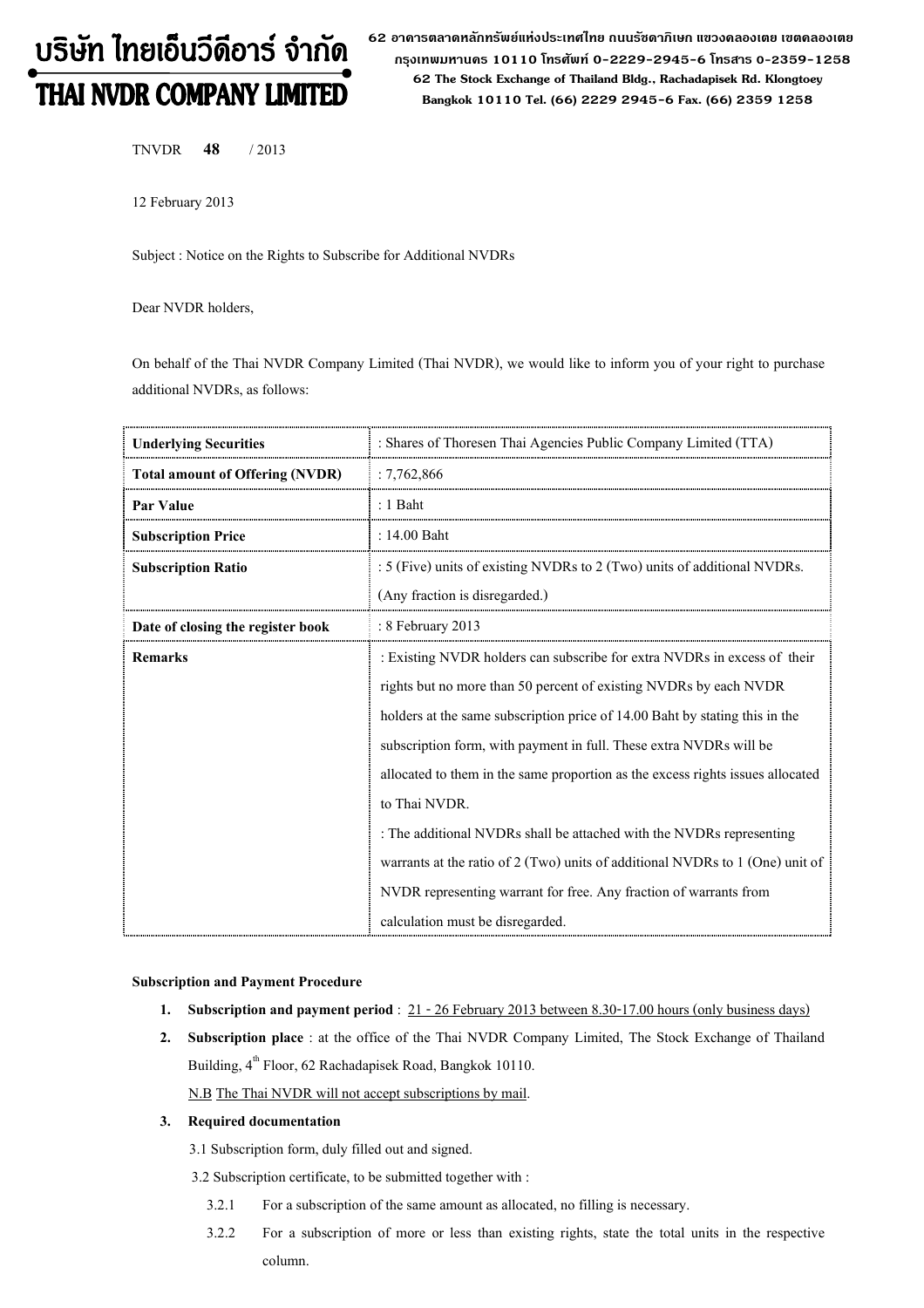### 4. Payment

Subscription for full entitlement or less than or excess the entitlement, please make payment by one check or one cashier check which is collectable through clearing house in Bangkok. The check or cashier check shall be dated between 21 to 26 February 2013. Indicate the subscription date and make it payable to "Thoresen Thai Agencies Public Company Limited for Share Subscription."

- 5. If NVDR holders fail to exercise their rights or make a payment within the allotted time schedule, or the check or cashier check is not honored, it shall be deemed that such NVDR holders do not wish to exercise their subscription rights. Thai NVDR shall thus regard the subscription as being void.
- 6. Refund for unallotted NVDRs.

If the excess rights NVDRs were not allotted in full because the number of NVDRs subscribed for were more than the number or remaining units of NVDRs, the Thai NVDR will make a refund (without interest) to the NVDR holders by check for the unallotted NVDRs and send it by registered mail to the address that appears on the Share Register Book on the date of closing the book, within 7 business days after the Thai NVDR has received the refund from the underlying company.

Should you need any further information, please do not hesitate to contact Thai NVDR Company Limited at 02-229-2800 Ext. 2938-2946.

Sincerely yours, Thai NVDR Company Limited

Pichaya Chanchaig

(Pichaya Chomchaiya) Head Depository Department The Stock Exchange of Thailand Group

Enclosure : 1. Subscription Form for NVDR Right Issues 2. Subscription Certificate